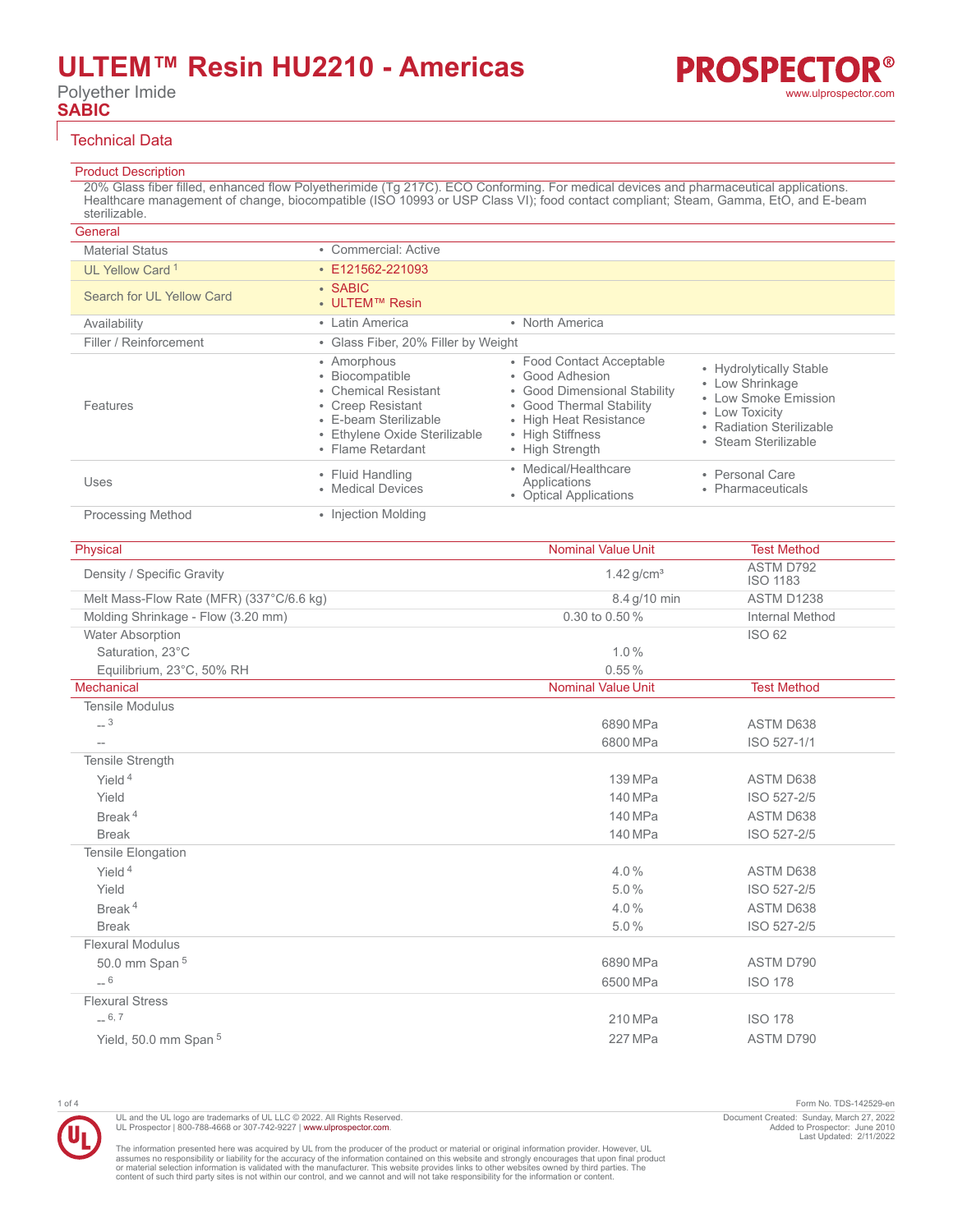# **ULTEM™ Resin HU2210 - Americas**

Polyether Imide<br> **SABIC** 



| Impact                                             | <b>Nominal Value Unit</b> | <b>Test Method</b> |
|----------------------------------------------------|---------------------------|--------------------|
| Charpy Notched Impact Strength <sup>8</sup> (23°C) | 8.0 kJ/m <sup>2</sup>     | <b>ISO 179/1eA</b> |
| Notched Izod Impact                                |                           |                    |
| $23^{\circ}$ C                                     | 64 J/m                    | ASTM D256          |
| $-30^{\circ}$ C $9$                                | $5.0 \text{ kJ/m}^2$      | ISO 180/1A         |
| 23°C 9                                             | $5.0$ kJ/m <sup>2</sup>   | ISO 180/1A         |
| Unnotched Izod Impact (23°C)                       | 480 J/m                   | ASTM D4812         |
| Instrumented Dart Impact                           |                           | ASTM D3763         |
| 23°C, Total Energy                                 | 13.0J                     |                    |
| <b>Thermal</b>                                     | Nominal Value Unit        | <b>Test Method</b> |
| Deflection Temperature Under Load                  |                           | <b>ASTM D648</b>   |
| 1.8 MPa, Unannealed, 6.40 mm                       | 211 °C                    |                    |
| Vicat Softening Temperature                        |                           |                    |
| $\overline{\phantom{a}}$                           | 226 °C                    | ASTM D1525 10      |
| $-$                                                | 218 °C                    | ISO 306/B120       |
| $\qquad \qquad -$                                  | $212^{\circ}$ C           | ISO 306/B50        |
| <b>CLTE</b>                                        |                           | ASTM E831          |
| Flow : -40 to $40^{\circ}$ C                       | $2.5E-5$ cm/cm/ $°C$      |                    |
| Transverse: -40 to 40°C                            | $5.0E-5$ cm/cm/ $°C$      |                    |
| RTI Elec                                           | 170 °C                    | <b>UL 746B</b>     |
| RTI Imp                                            | 170 °C                    | <b>UL 746B</b>     |
| <b>RTI Str</b>                                     | 170 °C                    | <b>UL 746B</b>     |
| Electrical                                         | <b>Nominal Value Unit</b> | <b>Test Method</b> |
| Arc Resistance <sup>11</sup>                       | PLC <sub>6</sub>          | ASTM D495          |
| Comparative Tracking Index (CTI)                   | PLC 4                     | <b>UL 746A</b>     |
| High Amp Arc Ignition (HAI)                        |                           | <b>UL 746A</b>     |
| $> 1.5$ mm                                         | PLC <sub>3</sub>          |                    |
| $> 3.0$ mm                                         | PLC 4                     |                    |
| High Voltage Arc Resistance to Ignition (HVAR)     | PLC <sub>2</sub>          | <b>UL 746A</b>     |
| Hot-wire Ignition (HWI)                            |                           | <b>UL 746A</b>     |
| $> 1.5$ mm                                         | PLC <sub>2</sub>          |                    |
| $> 3.0$ mm                                         | PLC 1                     |                    |
| Flammability                                       | <b>Nominal Value Unit</b> | <b>Test Method</b> |
| Flame Rating                                       |                           | <b>UL 94</b>       |
| $> 0.41$ mm                                        | $V-0$                     |                    |
| $> 1.9$ mm                                         | 5VA                       |                    |
| Injection                                          | <b>Nominal Value Unit</b> |                    |
| Drying Temperature                                 | 150 °C                    |                    |
| Drying Time                                        | 4.0 to 6.0 hr             |                    |
| <b>Suggested Max Moisture</b>                      | 0.020%                    |                    |
| Suggested Shot Size                                | 40 to 60 %                |                    |
| Rear Temperature                                   | 330 to 400 °C             |                    |
| Middle Temperature                                 | 340 to 400 °C             |                    |
| Front Temperature                                  | 345 to 400 °C             |                    |
| Nozzle Temperature                                 | 345 to 400 °C             |                    |
| Processing (Melt) Temp                             | 350 to 400 °C             |                    |
| Mold Temperature                                   | 135 to 165 °C             |                    |

Vent Depth 0.025 to 0.076 mm Injection Notes

• Drying Time (Cumulative): 24 hr



UL and the UL logo are trademarks of UL LLC © 2022. All Rights Reserved.<br>UL Prospector | 800-788-4668 or 307-742-9227 | [www.ulprospector.com](http://www.ulprospector.com).

The information presented here was acquired by UL from the producer of the product or material or original information provider. However, UL<br>assumes no responsibility or liability for the accuracy of the information contai

Back Pressure 2012 2013 2014 12:30 12:30 12:30 12:30 12:30 12:30 12:30 12:30 12:30 12:30 12:30 12:30 12:30 12:30 12:30 12:30 12:30 12:30 12:30 12:30 12:30 12:30 12:30 12:30 12:30 12:30 12:30 12:30 12:30 12:30 12:30 12:30 1 Screw Speed 40 to 70 rpm

2 of 4 Form No. TDS-142529-en Document Created: Sunday, March 27, 2022 Added to Prospector: June 2010 Last Updated: 2/11/2022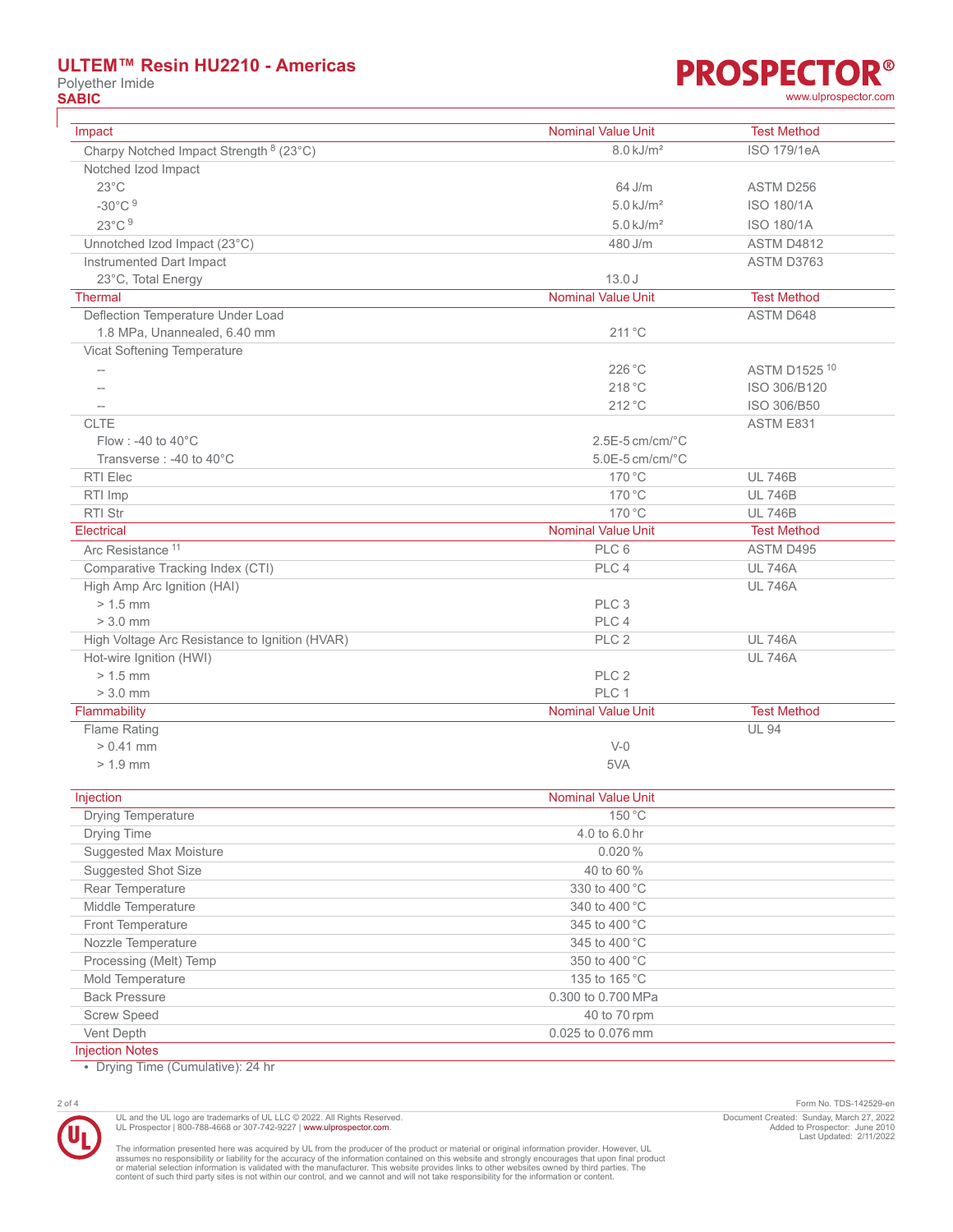#### **Notes**

<sup>1</sup> A UL Yellow Card contains UL-verified flammability and electrical characteristics. UL Prospector continually works to link Yellow Cards to individual plastic materials in Prospector, however this list may not include all of the appropriate links. It is important that you verify the association between these Yellow Cards and the plastic material found in Prospector. For a complete listing of Yellow Cards, visit the UL Yellow Card Search.

- $2$  Typical properties: these are not to be construed as specifications.
- $35.0$  mm/min
- 4 Type I, 5.0 mm/min
- 5 1.3 mm/min
- 6 2.0 mm/min
- 7 at Yield
- 8 80\*10\*4 sp=62mm

9 80\*10\*4 mm

<sup>10</sup> Rate A (50°C/h), Loading 2 (50 N)

11 Tungsten Electrode



UL and the UL logo are trademarks of UL LLC © 2022. All Rights Reserved. UL Prospector | 800-788-4668 or 307-742-9227 | [www.ulprospector.com](http://www.ulprospector.com).

The information presented here was acquired by UL from the producer of the product or material or original information provider. However, UL<br>assumes no responsibility or liability for the accuracy of the information contai

3 of 4 Form No. TDS-142529-en Document Created: Sunday, March 27, 2022 Added to Prospector: June 2010 Last Updated: 2/11/2022